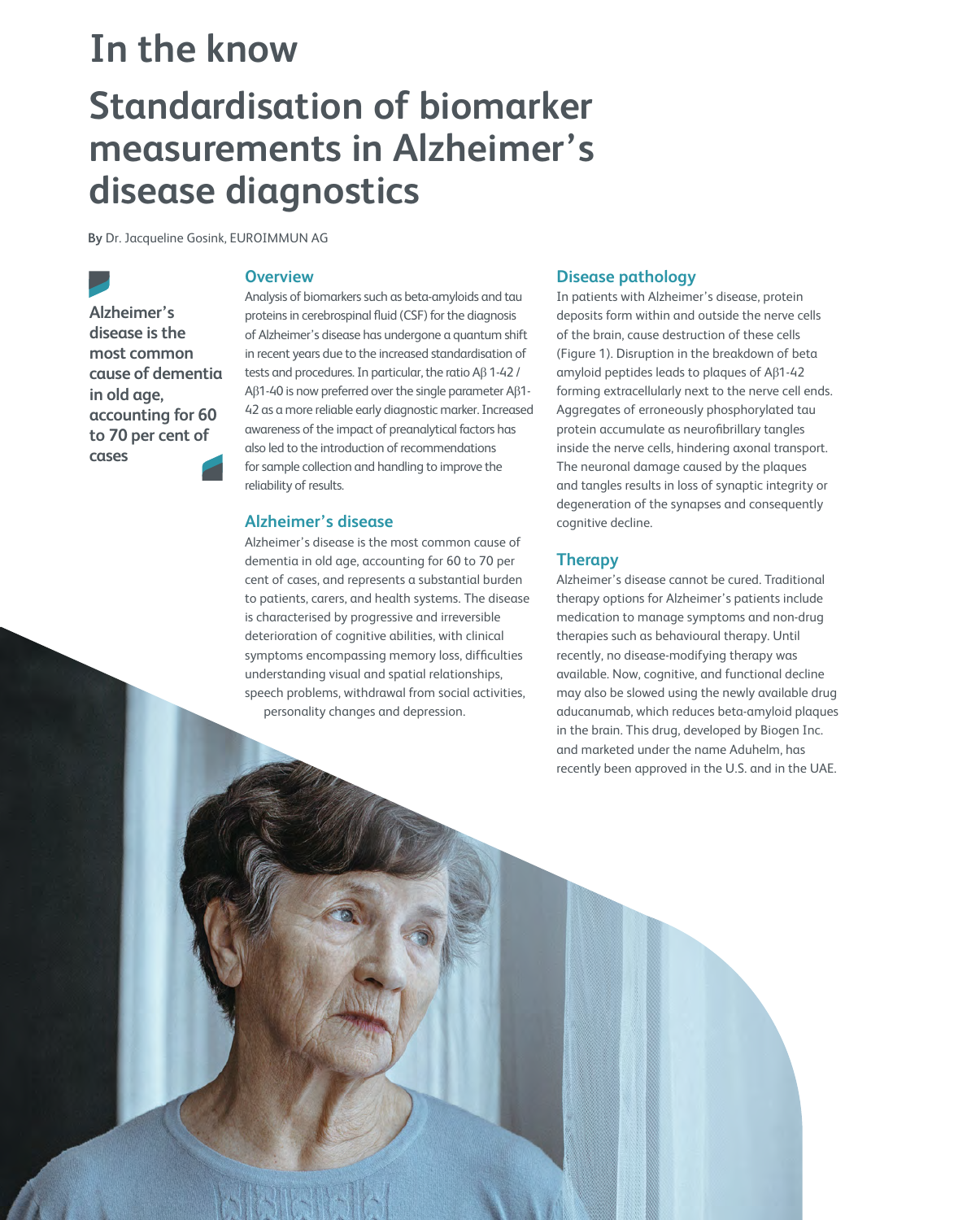

*Figure 1. Representation of protein deposits in Alzheimer's disease*

### **Diagnostics**

Timely diagnosis of Alzheimer's disease is important for therapeutic decision-making and to enable families to plan appropriate care. In particular, the differentiation of Alzheimer's disease from other forms of dementia is crucial due to differing treatment regimes. It is, however, not possible to diagnose Alzheimer's disease by clinical symptoms alone. In the past, a definite diagnosis was only established post-mortem by autopsy.

Nowadays, imaging techniques, such as PET, and CSF analysis enable confirmation of diagnosis during the patient's lifetime. CSF biomarkers are now at the core of diagnostic criteria for Alzheimer's disease<sup>1</sup>. Lumbar puncture is considered a standardised and safe procedure for routine diagnostics, and guidelines are available to help minimise the risk of complications<sup>2</sup>. Biomarker determination may be preferred over PET due to the possibility of screening for several pathologies in parallel, lower costs, fewer side effects for patients, and easier establishment in regions of the world where highly specialised instrumentation and trained staff are not readily available.

## **CSF biomarkers**

Beta-amyloids serve as a marker of amyloid burden (amyloid plaques). Establishment of amyloid pathology is important prior to treatment with aducanumab. The CSF of persons who are developing Alzheimer's disease exhibits significantly decreased concentrations of the Aß1-42 isoform or a decreased ratio of Aß1-42 to Aß1-40 already five to 10 years before the onset of cognitive changes. This decrease is detectable even before amyloid-PET becomes conspicuous. Thus, CSF beta-amyloid is the earliest known marker of Alzheimer's pathology.

The concentrations of tau proteins in the CSF increase with progression of Alzheimer's disease. Phosphorylated tau (P-tau) is a specific marker of tauopathy (neurofibrillary tangles). The most thoroughly examined P-tau epitope for Alzheimer's diagnostics is threonine 181 (P-tau (181)). Total tau is a general indicator of neuronal injury and provides a measure of the level of neurodegeneration. It is not, however, specific for Alzheimer's and also rises in other neurological conditions such as traumatic brain injury, stroke and Creutzfeldt-Jakob disease.

## **Standardisation of biomarker analysis**

In the past, the determination of biomarkers in CSF was hampered by factors such as variable preanalytical sample handling, lack of standardisation of detection technologies, and an absence of reference materials. These aspects have been addressed to a great extent by extensive collaborative work between scientists, clinicians, and industry partners such as EUROIMMUN, for example as part of the Alzheimer's Association Global Biomarker Standardization Consortium (GBSC).

## **Importance of preanalytics**

In laboratory practice, the measurement of dementia biomarkers in CSF is affected by different external factors, which have a considerable impact on the measured analyte concentration, especially when they accumulate. These factors encompass different aspects of sample collection, transport, and laboratory processing.

Since beta amyloids bind irreversibly to plastic and glass surfaces, contact of patient samples with consumables such as syringes, tubes and pipette tips must be minimised to limit adsorption of the peptides. It is recommended to collect CSF by

**Imaging techniques, such as PET, and CSF analysis enable confirmation of diagnosis during the patient's lifetime**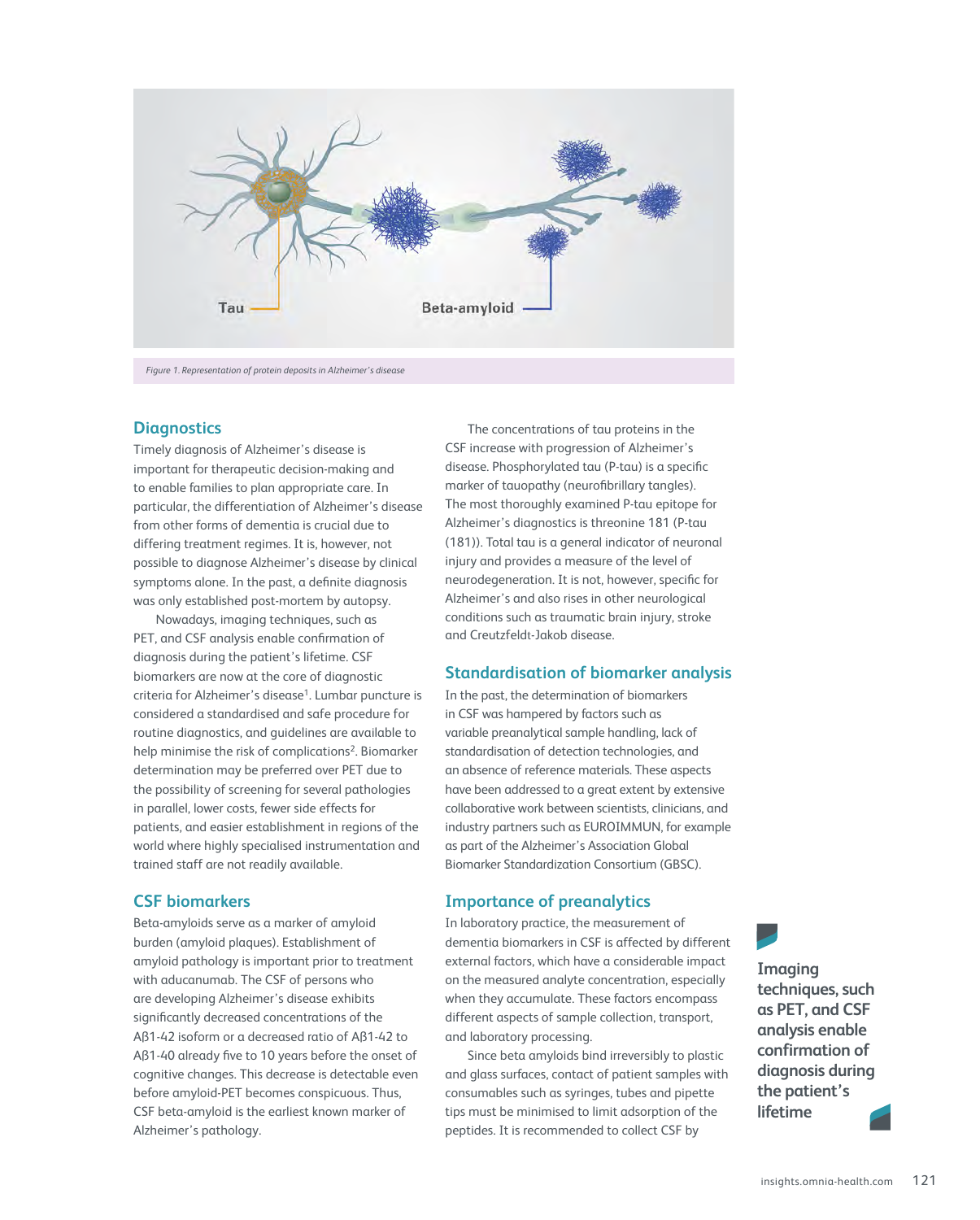## **In the know**

**Assays for the determination of Alzheimer's biomarkers in routine diagnostics need to be specific, precise, and accurate**

122 insights.omnia-health.com

gravity drip directly into sample tubes with low binding capacity. Sample volumes constituting at least 50 per cent of the tube volume also ensure a lower ratio of contact surface to sample volume, helping to minimise adsorption of the analyte. Unnecessary movement of the liquid in the tubes can be avoided by freezing the samples prior to storage and transport. In the laboratory, transfers of samples into fresh tubes should be minimised to prevent further analyte loss. Repeated freeze-thaw cycles should also be avoided as they can lead to degradation of the analytes.

The GBSC has recently published the first official guidance for the collection and storage of CSF samples<sup>3.</sup> Laboratories are advised to follow these guidelines to achieve the most reliable results.

#### **Beta-amyloid ratio**

Over recent years the ratio of Aß1-42 to Aß1-40 has become established as a more reliable marker for Alzheimer's disease than Aß1-42 alone. Aß1-40 is a measure of the individual amyloid expression and remains unchanged by Alzheimer's disease. While the individual beta amyloid level differs from person to person and the measurable concentration of beta amyloid can be greatly affected by external factors, the ratio of the two beta amyloid forms is very stable and also comparable between patients. It has been shown that diagnoses based on the Aß1-42 / Aß1-40 ratio correlate better with amyloid-PET results than diagnoses based only on Aß1-42. The Aß1-42 / Aß1-40 ratio is now recommended in all notable guidelines. Determining the Aß1-42 /

Aß1-40 ratio can improve the efficiency of early diagnosis and is particularly helpful in the clinically difficult differentiation between Alzheimer's disease and vascular dementia. Aß1-42 / tau ratios should not be used in a routine setting due to the different physiochemical properties and distinct pathophysiologies of these species.

Since the isoforms Aß1-42 and Aß1-40 are subject to impact factors to a similar extent, measuring the amyloid ratio helps to normalise preanalytical effects to a certain extent. The effects of vessel material, sample volume, sample storage and freeze-thaw cycles on the results are demonstrably less severe when determining the amyloid ratio than when measuring Aß1-42 alone (Figure 2, adapted from ref 4.). For example, the use of polypropylene vessels instead of optimal low-bind vessels resulted in a reduction of 11 per cent in the yield of Aß1-42, but a reduction of only 4 per cent in the ratio.

#### **Robust biomarker assays**

Assays for the determination of Alzheimer's biomarkers in routine diagnostics need to be specific, precise, and accurate. They must detect only the required analyte or specific isoform thereof without interference from other proteins in the CSF, and they should ideally follow a standardised protocol to minimise variability between laboratories and operators and allow for automation.

In collaboration with ADx Neurosciences, a leader in Alzheimer's diagnostics, EUROIMMUN has developed a range of quantitative ELISAs for Alzheimer's biomarkers that meet these high requirements. The assays for Aß1-42, Aß1-40, total tau and P-tau(181) are based on carefully selected monoclonal antibodies which provide robust and consistent measurements. Owing to identical incubation protocols, the different ELISAs can be processing efficiently in parallel, with results available in under 5 hours. This yields time